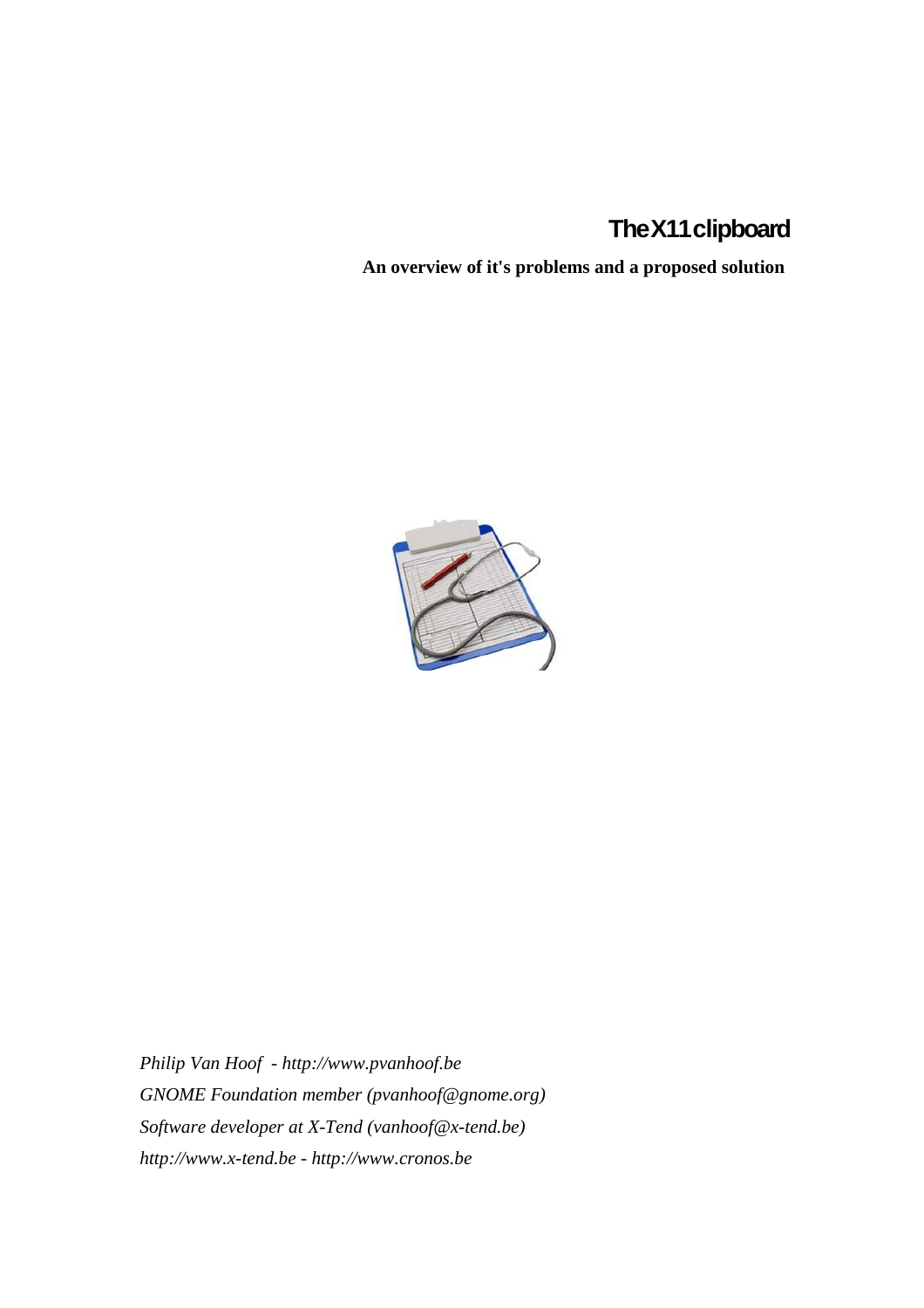# **Table of contents**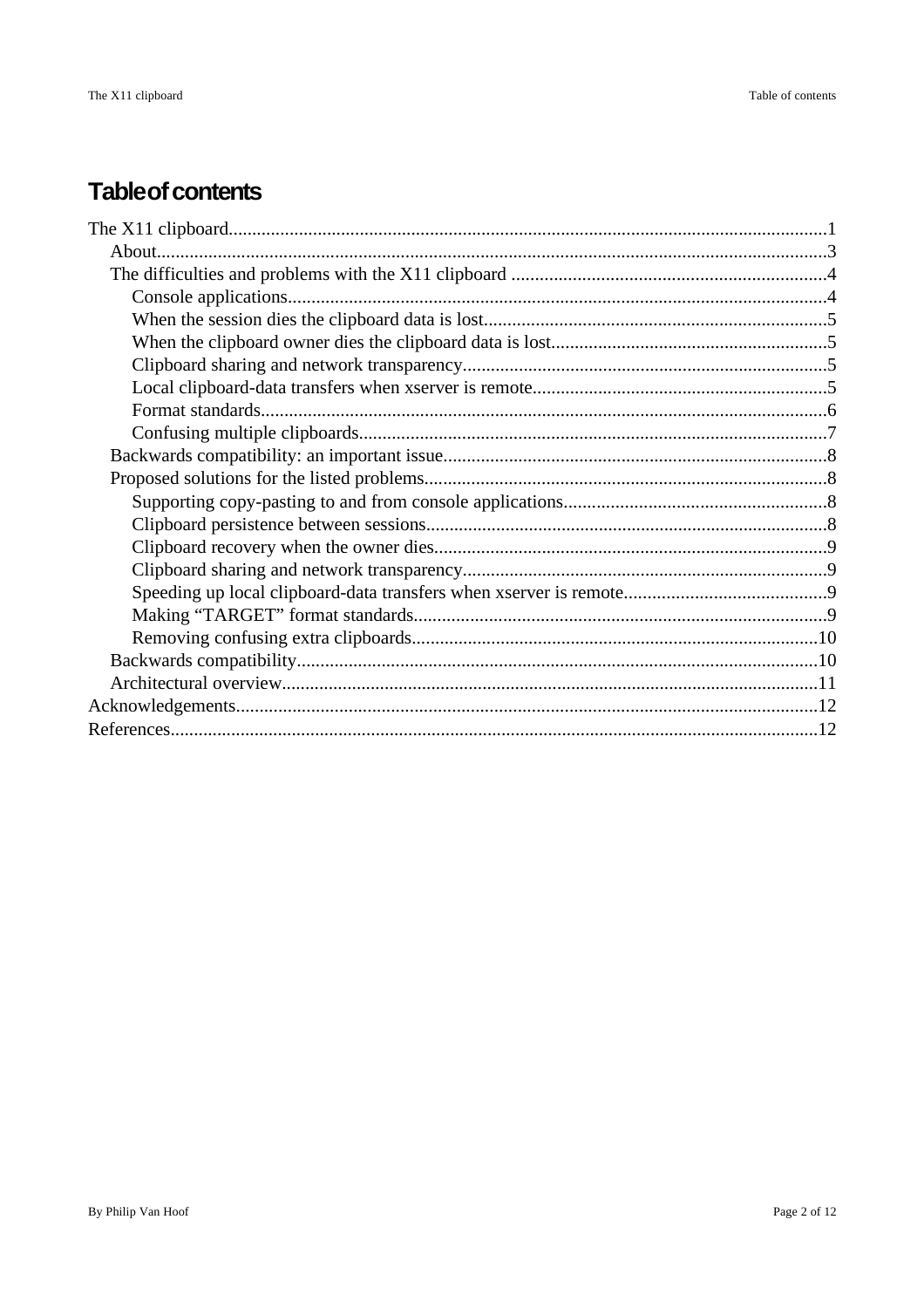# **About**

The clipboard has been a subject of many discussions. Often people have had troubles using the clipboard, which aren't problems of the desktop applications. They are inherited from the problematic design of the X11 clipboard protocol.

Other systems, like Microsoft Windows, have faced similar problems. They deprecated their original clipboard infrastructure and now suggest the usage of a clipboard that transfers its data over OLE/DCOM.

I'll quote Mike Hearn from a *mailinglist-discussion of September 2003 [ 7 ]* about the Microsoft Windows clipboard:

- \* Windows has two clipboards, the legacy clipboard which operates as you might expect given the discussions here and is stored, well, who knows where, and an OLE/DCOM based clipboard. The two interoperate to some extent.
- \* Often, both are used at once. For instance, if you select some cells in Excel 97 and copy them, you have a choice of formats to paste them into Word with, including Formatted Text (RTF), and an embedded Excel document. The RTF comes from the standard clipboard, and obviously embedded Excel is done via OLE.
- \* Many formats are only available via the OLE clipboard while the originating application is running. These formats are lost when the app closes. For instance while Excel is running, you can paste as a bitmap. If you close it, you can only paste as text.
- \* Data transfers via OLE are seemingly done by marshaling an an interface specified by OLE onto the clipboard as another format type, which is then demarshaled into the context of the application being pasted into. DCOM deals with the RPC. These formats disappear (removed either explicitly by the app, or by the framework, I don't know which) when the source app closes. The interface used here supports other forms of content negotiation, as well as the ability to receive updates when it changes.

BTW, the old style clipboard, where the copied data is buffered by the OS, seems to be official deprecated:

Follow these guidelines in using the Clipboard:

- \* Use the OLE Clipboard mechanism now to enable new capabilities in the future. While the standard Clipboard API will be maintained, the OLE mechanism is the future of data transfer.
- \* Use the OLE Clipboard mechanism if you are writing an OLE application or you want any of the OLE features, such as drag and drop.
- \* Use the OLE Clipboard mechanism if you are providing OLE formats.

The problems with the clipboard on Microsoft Windows aren't fully solved. Nevertheless that doesn't mean we should keep our clipboard implementation broken, too. It's wrong to think that we shouldn't fix our problems because others have problems too.

Some projects have been created to address some of the problems. Examples are *Klipper* by Carsten Pfeiffer, *Clipboard Manager* and *netclip* by Philip Van Hoof, *Bonobo Clipboard* by Gergõ Érdi and *Clipboard daemon* by Hongli Lai. The fact that desktop application developers eventually decided to implement these problem-solvers, clearly illustrates problems with the current clipboard mechanisms.

I can't imagine a successful windowing system that needs a set of incompatible applications to handle its *drag and drop*. Yet on the X11 platform the clipboard and *drag and drop* concepts are using the same mechanisms. And yet does every popular windowing environment implement such a set of tools.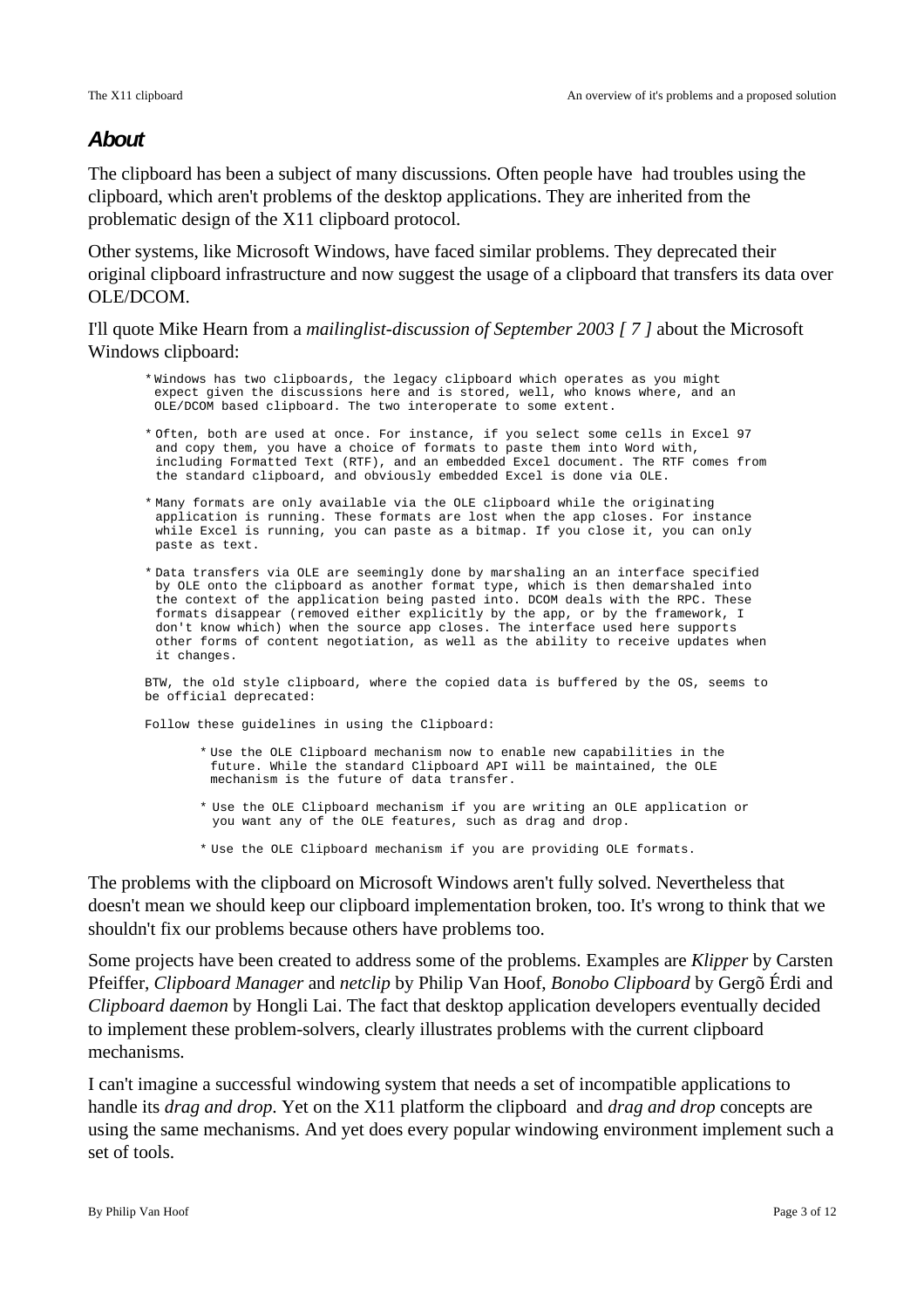None of the applications mentioned above interoperate with each other in a correct way. Clearly, there's no standard whatsoever for the fixes being implemented by these tools and windowing environments. With the exception of the *clipboard manager* atom. The problem has been pushed away. It wasn't important because it looked impossible to fix. Today, in contrary, it is becoming a very important problem.

None of the tools mentioned above solve all the problems. In fact, they needed to introduce new problems. Problems like huge memory consumption. Just to solve very basic issues like keeping the clipboard data persist when the clipboard owner decides to shut itself down.

Most of the times the reason for introducing such new problems is trying to achieve *total backwards compatibility*.

In order to get all the problems solved, all the tools mentioned above should become combined. All of them are implemented using incompatible libraries and targeted towards specific windowing environments. It's unlikely this will happen.

# **ThedifficultiesandproblemswiththeX11clipboard**

In the past there have been several problems with the X11 clipboard. These have been repeated in numerous discussions on various mailinglists like the xdg-mailinglist on freedesktop.org. Some have been separately solved by the tools mentioned above.

Agreed, they've probably been repeated so many times they've become boring. Yet I'm going to list them one more time. It's not because talking about the problems became boring, the problems have disappeared. All of them are still fresh and available on your local X11 implementation. The X.org X11 implementation still has all of the clipboard-related problems which are listed here.

At a first glimpse the problems seem easily solvable. Yet I can, using both technical and political explanation and reasoning, assure you they aren't. For example, don't forget the backwards compatibility. It's very important!

## **Consoleapplications**

It's impossible to copy-paste data between graphical X11 and console applications.

The copy-pasting happens by emulating a terminal (like xterm). This isn't a real solution but rather a hack. Imagine your console editor asking the clipboard information in the format it wishes to receive. Try pasting HTML tags from the document you're viewing on your browser into your HTML console editor (without viewing the HTML source). It's possible on X11 between HTML editing applications. Why can't console applications join the fun?

At this moment it only supports copy-pasting the format that's supported by your terminal software (like xterm). The terminal software acts as a proxy between the clipboard of X11 and the console application. In fact it converts it to keyboard keystrokes,which is slow for larger data-chunks and many editors get line wrapping completely wrong. It's needlessly difficult for such a console application to handle copy-pasting, through a terminal, as keystrokes to the console application correctly.

There's also no standard whatsoever for copy-pasting between two console desktop applications (without an X11 server running). It's not because most application developers don't support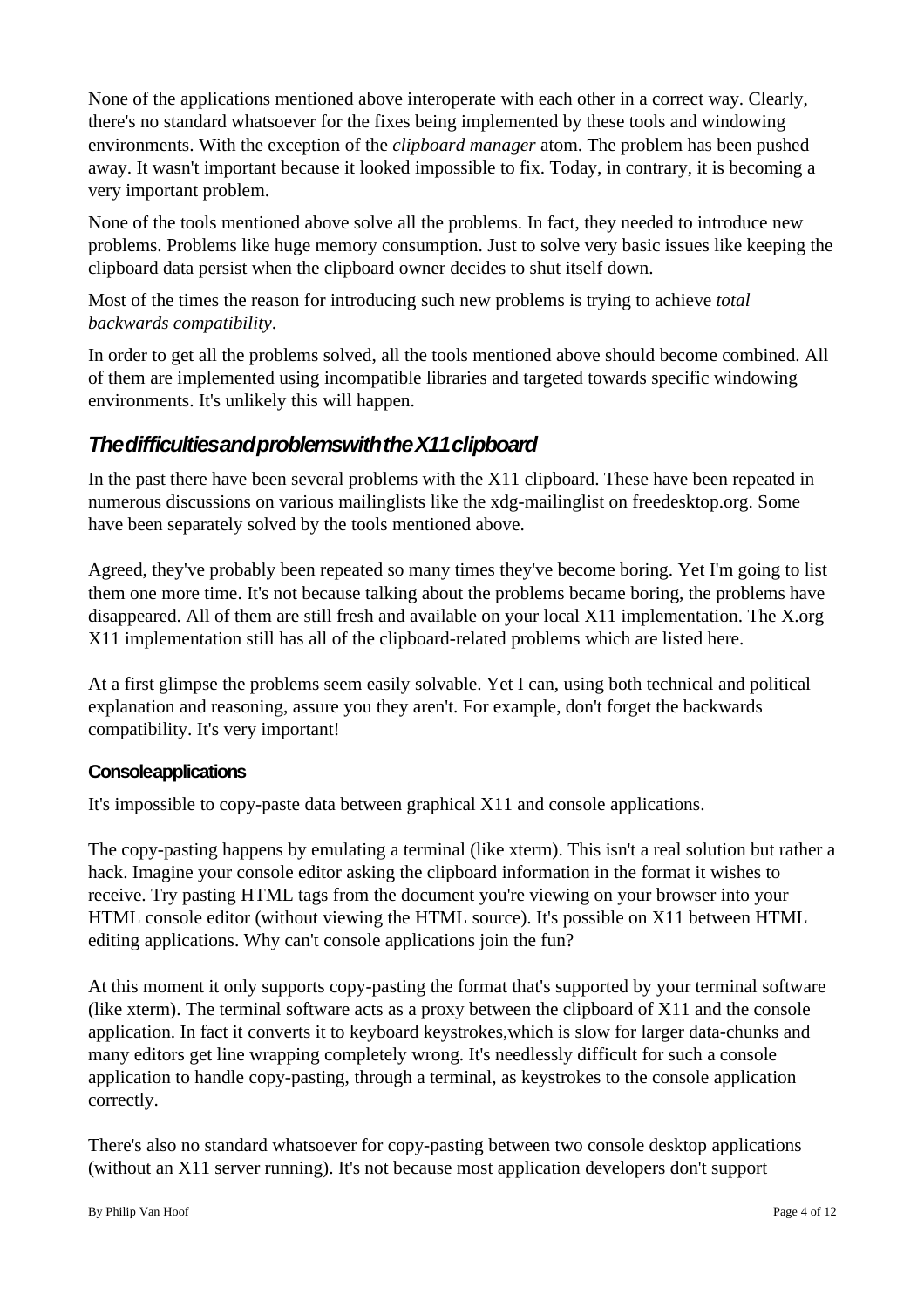clipboard copy-pasting between such a console application, that people don't want it. In fact they do (read the xdg mailinglist). And in fact it's easy to support.

The most important reason why console applications aren't supporting copy-pasting is simply because there's no standard or because there are ad hoc solutions like converting the data to keystrokes by a graphical terminal emulator.

#### **Whenthesessiondiestheclipboarddataislost**

There's no recovery of the clipboard-data after reentering your session. Typical users don't really care much about the security implications of storing the clipboard between sessions. It isn't an important use-case for normal graphical desktop-usage. But it becomes an important one if the clipboard is to be shared across both the graphical desktop applications and the console desktop applications.

## **Whentheclipboardownerdiestheclipboarddataislost**

There's no recovery of the clipboard after an application, that's owning the clipboard, shuts down. Try this test-case:

Launch Mozilla Composer. Launch Gnumeric. Type 1,2,3,4 in Gnumeric. Copy-paste it to Mozilla Composer. That works. Now close Gnumeric and try pasting again. Guess what: no more clipboard!

It's very difficult to implement this, even with the new *xfixes extensions [ 3 ]*, because applications can *generate* the requested format. This implies that many applications don't have to keep the data itself buffered during the time they posses ownership of the clipboard.

They can implement a script or algorithm to convert their original format to the many formats they support. Trying to make the clipboard data of a dying clipboard owner application persist would involve large redundant data transfers and memory storage. Each available format needs to be caught and stored. Whereas the dying application itself probably had an algorithm to generate all the available formats on-the-fly. Many applications, like office suites and browsers, support lots of such formats. Lots of formats equals lots of data to recover and to store in an extremely inefficient way.

#### **Clipboardsharingandnetworktransparency**

It's nearly impossible to make the clipboard shared across different desktop computers. In fact it is possible, but such an implementation would be needlessly difficult and complex.

The same can be said of support for virtualization (Qemu, Xen, VMWare). Sharing the clipboard between a virtual machine and the desktop itself is painfully difficult to implement correctly (in case X11 is running on the host operating system). Virtual machines are becoming important aspects of desktop computing.

#### Local clipboard-datatransferswhenxserver is remote

The transferring of the actual data from the owner to the requester is often to slow for modern uses. Especially when the xserver isn't running on the same machine as the applications are.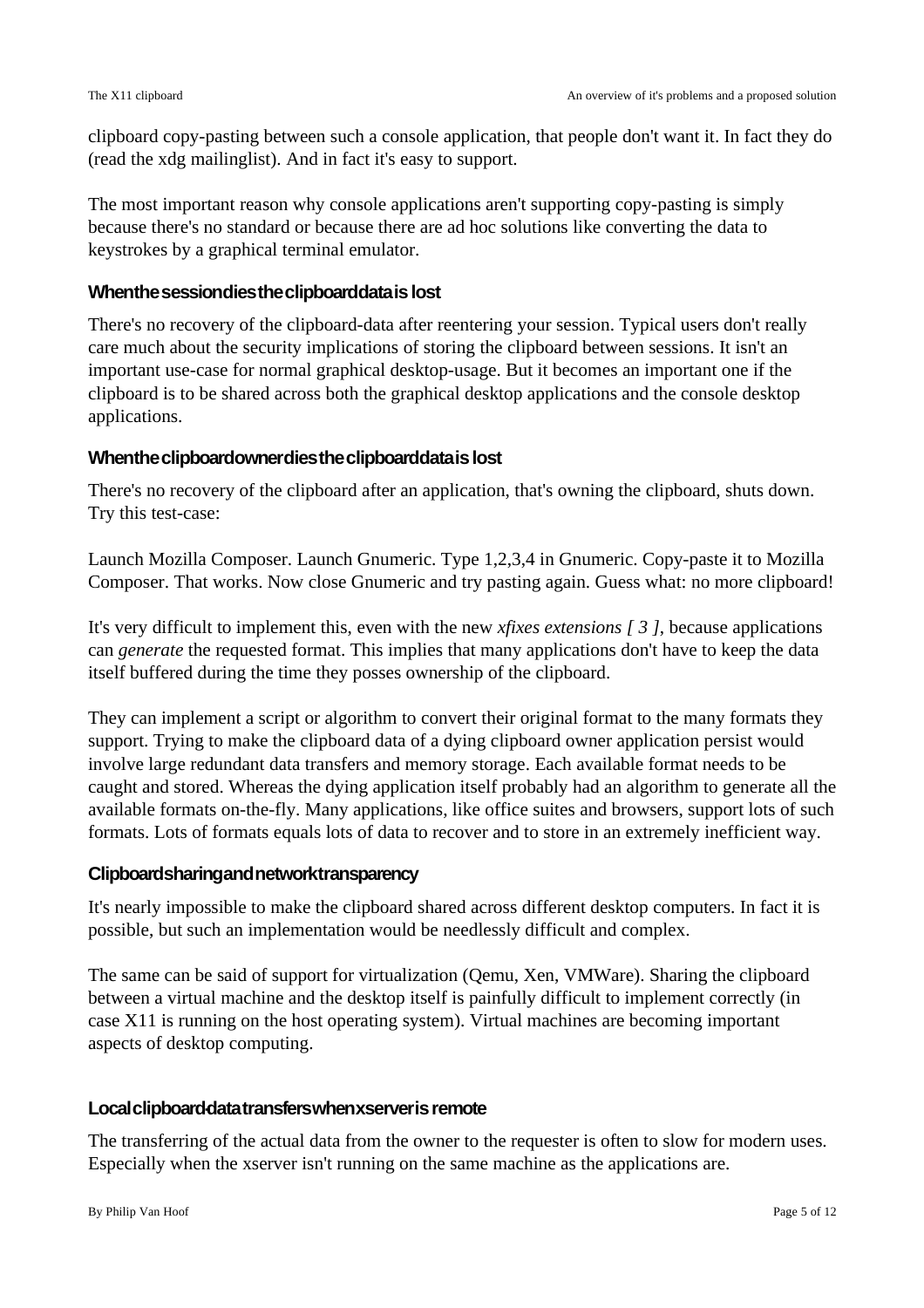Many users want to copy-paste spreadsheet and database data from one application to another. Often these data transfers become quite large in size. You don't want to needlessly send that data over a slow communication link, like TCP/IP. Often applications will run on the same machine, sharing the same CPU and memory. In which case they can transfer their larger data to each other by using a simple Interprocess Communication System that isn't going over a network interface.

The current implementation will always transfer the clipboard data via the xserver. The mechanism is careless about whether or not the xserver is running remote or local. Many modern uses won't work this way. For a normal user it looks like both have crashed, given the fact that both applications (owner and requester) become highly unresponsive during the process.

# **Formatstandards**

There's few agreement on the different formats that can (or should) be supported. Popular formats are the "text/html" and a UTF-8 plaintext format.

Today the situation is improving. Once, a popular E-mail client and a popular browser didn't agree upon the Unicode format of the "text/html" format. Simply because the format wasn't specified. Once, a popular browser only converted its first four kilobytes of clipboard data when a nonsupported application requested it.

Luckily these issues have been resolved. But they also partly show the problematic design issues of the X11 clipboard.

Today still many applications implement their clipboard handling incorrect. Many won't support a sharable clipboard format. Many are inconsistent with other applications: Gnumeric and OpenOffice.org's Calc or spreadsheet application will deliver two different HTML tables when pasting them in an HTML editor like Mozilla Composer. There should have been a standard for copyable table-data. Today it's incompatible for many applications, hard to implement and parse for others.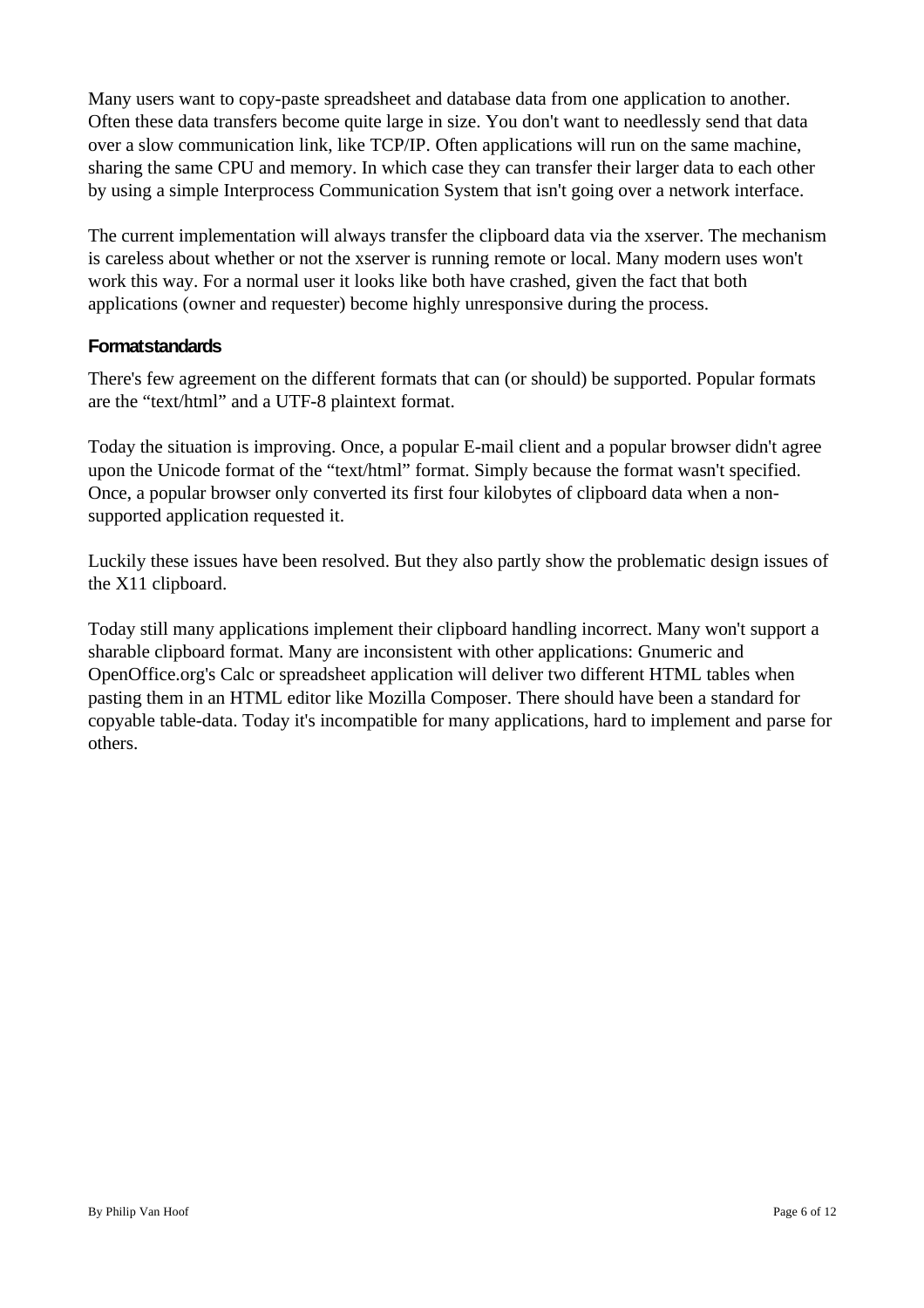#### **Confusingmultipleclipboards**

From *a document on freedesktop.org [ 2 ]*:

The clipboards that exist on X11 today: 1. PRIMARY for mouse selection, middle mouse button paste, and explicit cut/copy/paste menu items (Qt 2, GNU Emacs 20); 2. CLIPBOARD for the Windows-style cut/copy/paste menu items; 3. No one ever does anything interesting with SECONDARY. The correct behavior can be summarized as follows: CLIPBOARD works just like the clipboard on Mac or Windows; it only changes on explicit cut/copy. PRIMARY is an "easter egg" for expert users, regular users can just ignore it; it's normally pastable only via middle-mouse-click. The ICCCM [ 4 ] defines these as follows: "The selection named by the atom PRIMARY is used for all commands that take only a single argument and is the principal means of communication between clients that use the selection mechanism. The selection named by the atom SECONDARY is used: 1. As the second argument to commands taking two arguments (for example, "exchange primary and secondary selections"); 2. As a means of obtaining data when there is a primary selection and the user does not want to disturb it. The selection named by the atom CLIPBOARD is used to hold data that is being transferred between clients, that is, data that usually is being cut and then pasted or copied and then pasted."

The differences between the two (in fact, three) available X11 selections/clipboards are very confusing for normal users. To let a normal user understand these clipboards, the user should first read the ICCCM documents. A graphical environment has the purpose of being intuitive and easy to use.

Try explaining a user how come he copied something using application x and now suddenly the *paste* action of his favorite X11 editor isn't pasting the data. It won't work by showing the user some ICCCM documentation! The user will refuse to comprehend or even read it. And the user is right! A user shouldn't have to read such documentation.

Yet it's a very bad idea to build a clipboard manager or tool that will keep them synchronized.

Such a tool would overwrite the clipboard during typical actions being taken by a user of a graphical desktop. Imagine selecting an URL in your browser. Synchronizing the PRIMARY with CLIPBOARD would now overwrite CLIPBOARD. Whereas the user probably selected that URL to overwrite it with what he has prepared in his clipboard. But that data has just been overwritten!

The concept of the PRIMARY clipboard is broken and SECONDARY isn't used. The only clipboard that really works and does what it's supposed to do, is the CLIPBOARD clipboard.

The same *document on freedesktop.org [ 2 ]* also explains why the PRIMARY selection is broken:

- 1. It's inconsistent with Mac/Windows;
- 2. It's confusingly. Selecting anything overwrites the clipboard;
- 3. It's not efficient with a tool such as xclipboard;
- 4. You should be able to select text, then paste the clipboard over it, but that
- doesn't work if the selection and clipboard are the same;
- 5. The copy menu item is useless and does nothing, which is confusing;

<sup>6.</sup> If you think of PRIMARY as the current selection, cut doesn't make any sense since the selection simultaneously disappears and becomes the current selection.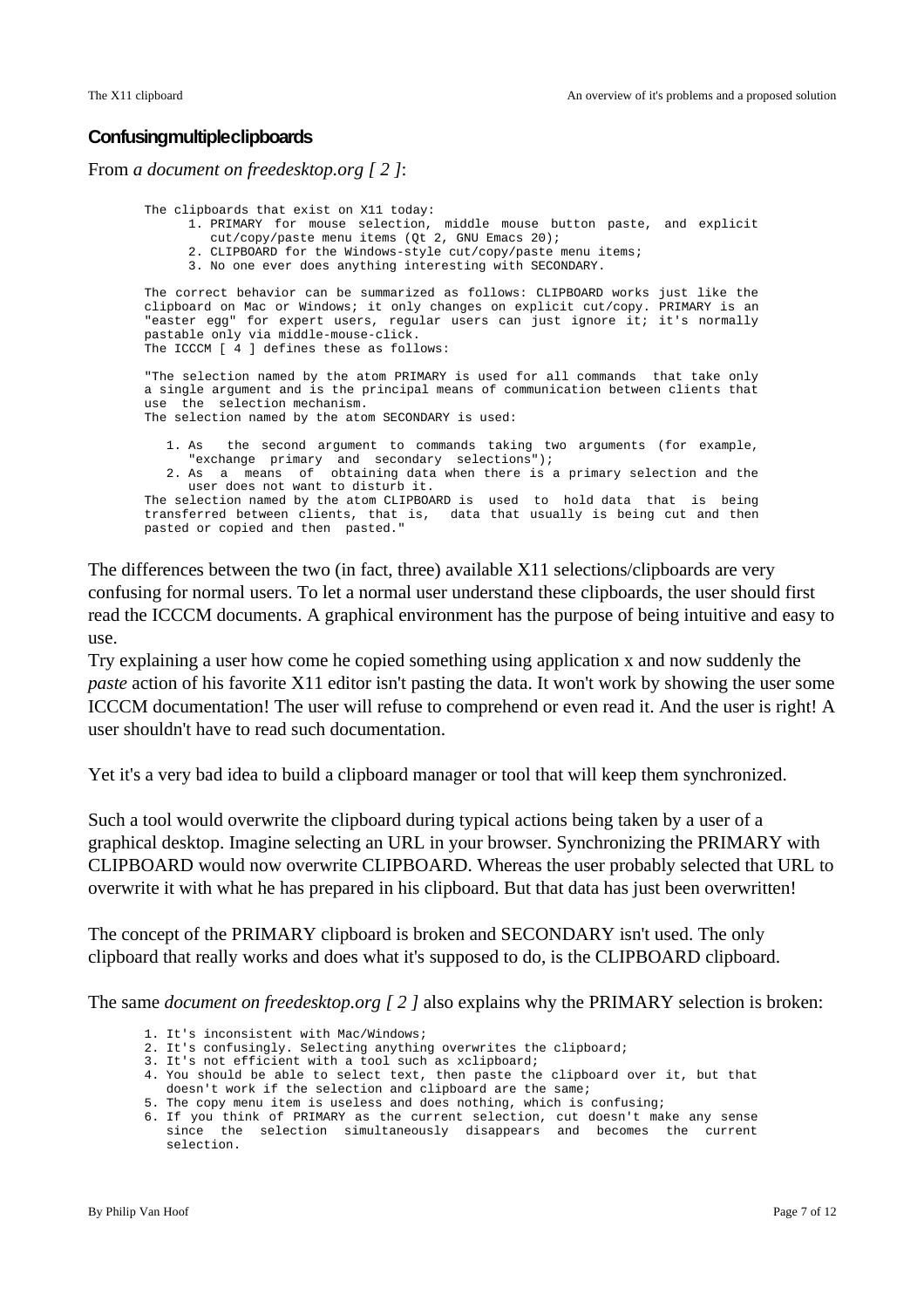# **Backwardscompatibility:animportantissue**

It's hard to solve any of these problems because of one big issue: many application developers like the fact that X11 has a good record on backwards compatibility. Yet are many of the clipboard problems related to both incorrect implementations by many desktop applications *and* historical decisions about the X11 clipboard protocols and mechanism.

In fact, the mechanisms itself are the larger part of the problem. It's easy to say: *It's the damn application developers*. Then please also explain how come other platforms don't have that much problems. Agreed, they have similar problems, but less.

Also note that the solutions built by other desktop platform suppliers don't need to be the limit of quality. We can easily outperform them. And in fact we should. They might have, however, interesting solutions to study. We can and should learn from their and our mistakes.

# **Proposedsolutionsforthelistedproblems**

Many ideas on mailinglists, blogs, during mindsharing and during discussions have been formed. Some of them are not interesting. Others ignore or focus to much on the backwards compatibility issue.

A proposed solution shouldn't avoid solving the problems. In fact the target of the solution *is* solving the problems! If only backwards compatibility is important, the question, whether or not a solution is desirable, should be asked.

The proposals below assume the problems need a solution while giving backwards compatibility a high priority. The proposals below are all, in essence, backwards compatible.

# **Supportingcopy-pastingtoandfromconsoleapplications**

An IPC system, **like** D-BUS, can be used to transfer clipboard data from one application to another. This doesn't mean that all the application developers should learn about how to use an IPC system like D-BUS. They can easily talk with the clipboard system by using a library like *libclipboard.so*.

In case an application is interested in the current clipboard, the old clipboard-mechanism could be used to let other applications know about the fact that the clipboard owner is *libclipboard.so -*aware. An IPC like DBUS, however, has other possibilities for this (it's optional).

## **Clipboardpersistencebetweensessions**

A plugin for the proposed clipboard manager (read more about this below) can easily be built. Such a plugin can implement a feature like *persisting clipboard history data to the filesystem*. The plugin can then easily recover from that data. A plugin per windowing environment is also a possibility (Support for GNOME sessions differ from KDE sessions in their implementation). An interchangeable clipboard format might also reduce the amount of data to persist. Read more about the proposal for an interchangeable clipboard format below.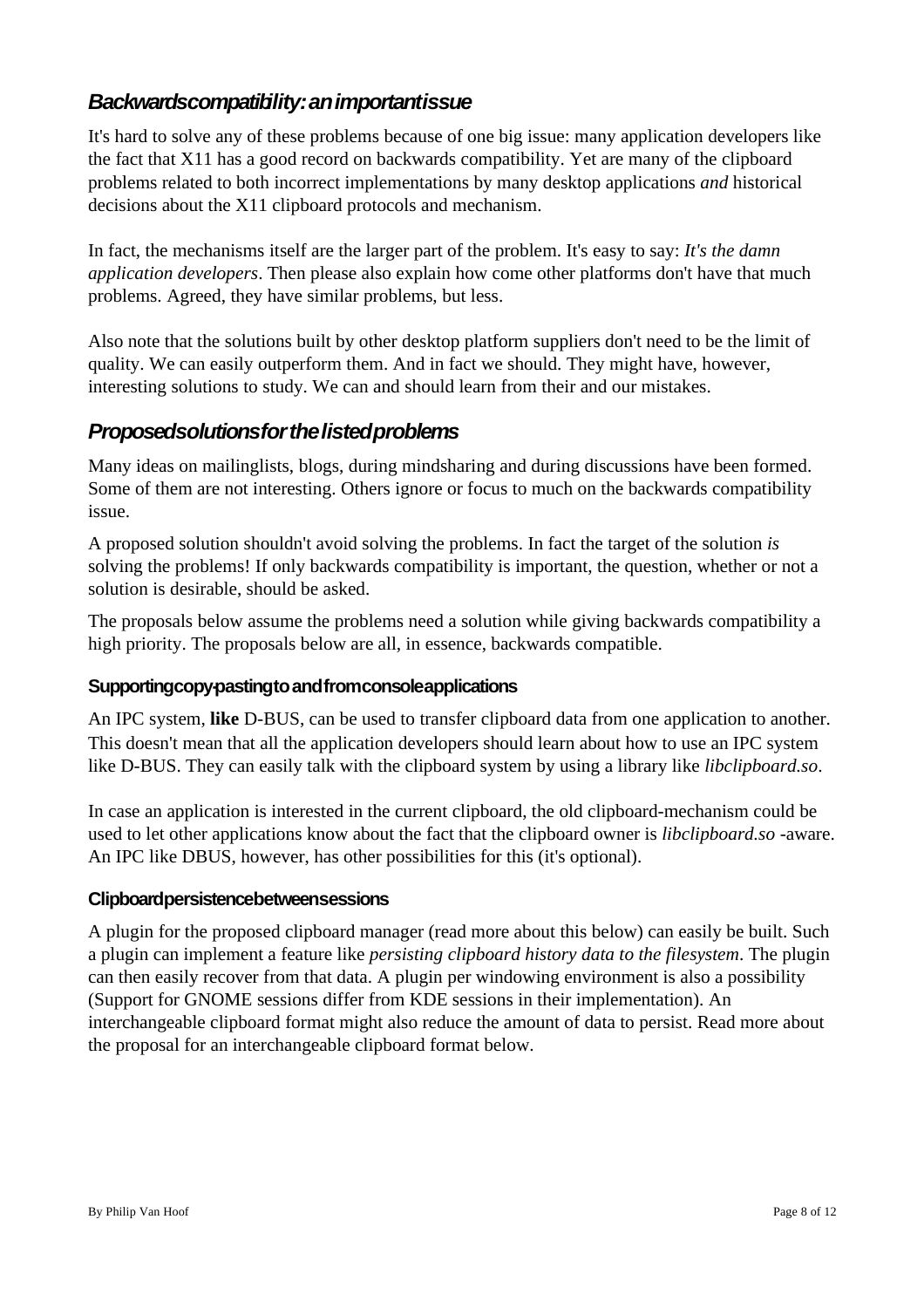## **Clipboardrecoverywhentheownerdies**

When using an IPC like D-BUS, the transfer of all formats will (often) be much faster.

As also proposed in issues one and six: an interchangeable format could be developed and used for this purpose if supported by the desktop application. Just as for clipboard persistence between sessions, can this be built as a plugin for the clipboard manager.

There can be a different or extra approach to let the application developer implement all clipboard functionality and generation of the clipboard in a *virtual machine* or a *different process* or *however* you want to call this. Of course should this be part of *libclipboard.so*. This way that (extra) process can be kept alive until its clipboard ownership is taken away. This isn't an easy solution. But then again, this isn't an easily solvable problem neither.

It implies that an IPC between that virtual machine and core-routines of *libclipboard.so* should exist (to let the desktop application talk with it). It also implies that the virtual machine should easily be linkable with pieces of code (algorithms) of the desktop application developer (plugins). For example document format converting algorithms or *xslt transformations [ 5 ]*.

# **Clipboardsharingandnetworktransparency**

The clipboard manager can make it possible for virtual machine software to interact more directly with clipboards by allowing them to plugin their own custom plugins in a clipboard manager.

For network sharing, applications that will seamlessly integrate the clipboard of multiple desktop computers can be more easily developed.

This fourth issue isn't representing commonly requested features. It tries to illustrate that the usage of a clipboard manager (with plugins) can make the clipboard more flexible and more fit for future usage.

## Speedingup local clipboard-datatransferswhenxserver is remote

The usage of an IPC can improve the performance, mainly because the transfer of data doesn't have to happen through the xserver. As we all know, can the xserver be running at a different network location. For example at the graphical desktop terminal hardware of the user.

The usage of a fast Interprocess Communication System can improve the performance of clipboard transfers for applications that are running on the same machine. They can communicate locally. For applications that are running on different hosts while sharing the same xserver (less common but possible situation), the old X11 clipboard is suitable and still available.

## **Making"TARGET"formatstandards**

There should be an organization suggesting desktop application developers which formats to support. Perhaps an interchangeable clipboard format (or a few) could be developed (based on existing standards like *XML [ 6 ]* and *Xslt [ 5 ]*). This can also improve the situations described in the third and second issues. Since then only one such interchangeable format needs to be persisted.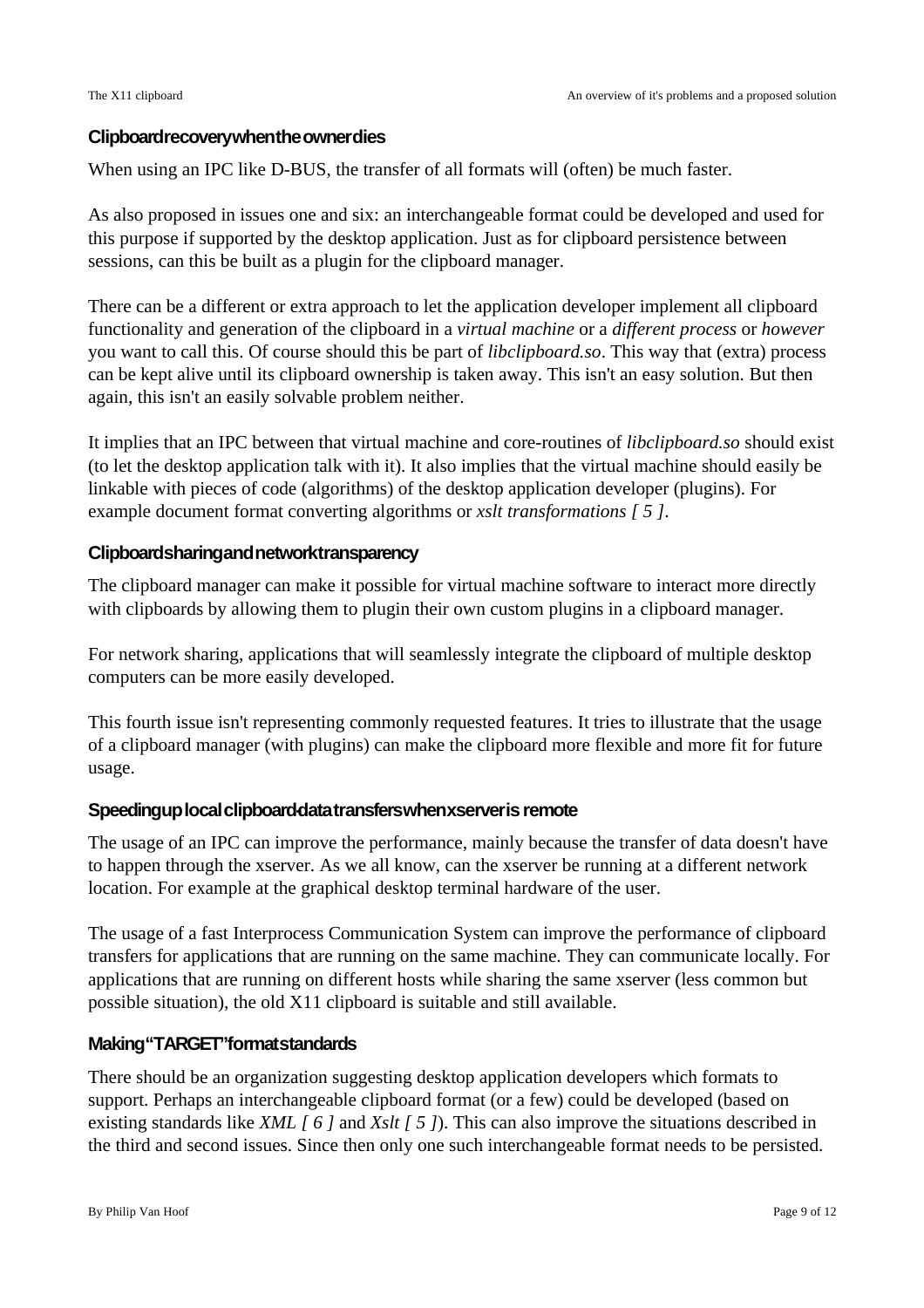# **Removingconfusingextraclipboards**

Deprecating the PRIMARY and SECONDARY clipboards will make it more easy for average users of a graphical desktop. For normal users only one clipboard concept is really important: the CLIPBOARD clipboard.

The name is shared by both the *libclipboard.so* and the legacy world. Yet they are two separated clipboards, connected with each other by means of a hybrid application: the clipboard manager. They are connected with each other to make it possible to let older X11 applications share clipboards with newer *libclipboard.so* applications. Read more about backwards compatibility in the next section.

The old X11 clipboard mechanism, however, could be used to make applications aware of the support for a *libclipboard.so* communication with the current clipboard owner. This way the clipboard manager can easily distinguish between clipboards coming from an old X11 application, and clipboards coming from *libclipboard.so*-aware applications that are trying to support both worlds. Otherwise the clipboard manager would steal that ownership and bridge it with the X11 style clipboard of the current clipboard owner once another application requests it.

# **Backwardscompatibility**

Backwards compatibility deserves its own section. That's because without it, any effort is worthless. It just wouldn't be deployed: not by the distributors nor by the popular windowing environments. Therefor it wouldn't be used by the users.

The clipboard manager can use the new *xfixes extensions [ 3 ]* to implement legacy support for the older clipboard protocol. It can easily at the same time talk to the new protocol (so a hybrid application). This way one clipboard manager can copy clipboards of older X11 applications to the "*libclipboard.so"-*world. And can the daemon become clipboard owner playing a bridge between the *libclipboard.so* desktop applications and the older X11 applications:

When an older X11 application requests a target that isn't in use by this new clipboard system, the handler for that request in the clipboard manager can connect with the application that's owning the new-style clipboard. It can then convert it or ask for the same format which the old-style application requested. Now it can transfer/convert it using the older X11 protocol.

This is of course just an implementation idea. And only one direction (I could easily describe the other direction too).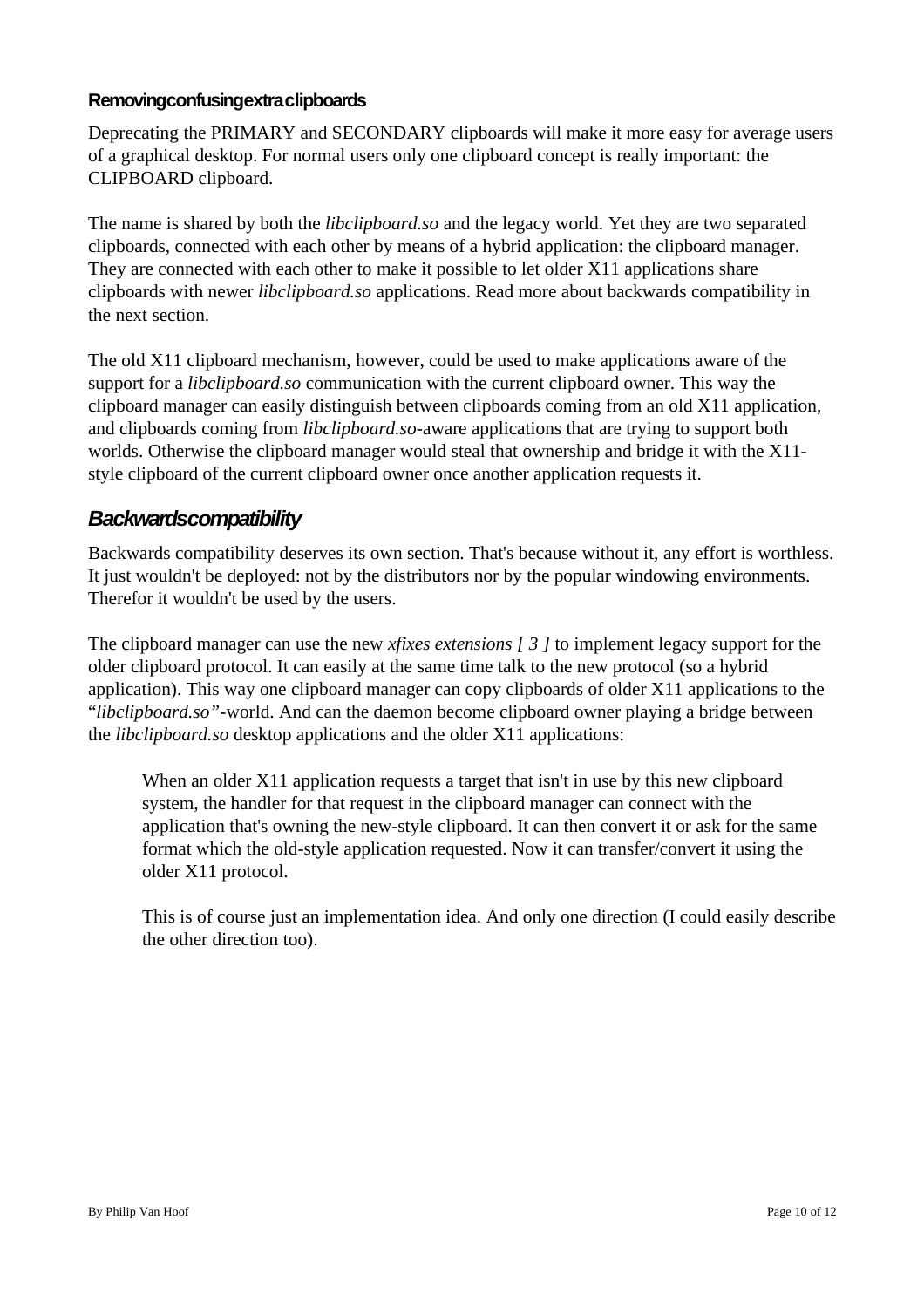# **Architecturaloverview**

This overview isn't showing a normal clipboard transfer. The overview is showing for example how backwards compatibility could be addressed (using a clipboard manager).

# **Red** means "*this is something that needs to be developed*".

**Black** means "*this is something that's already available or isn't important yet*".